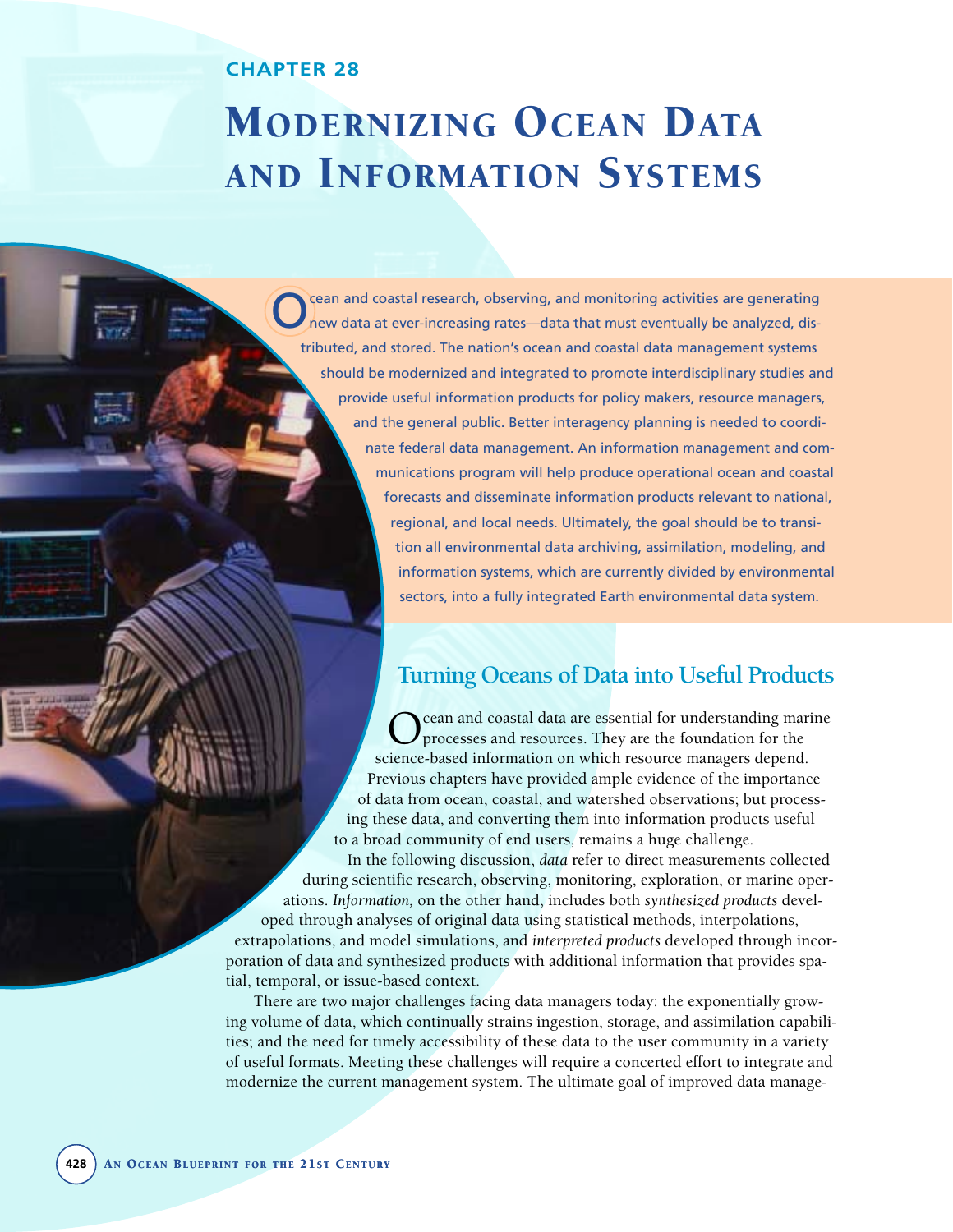## **Box 28.1 Data Management Terminology**

#### **Stages in Data and Information Management**

- *Collection*—gathering data from a range of sources, including observing systems and field research investigations.
- *Ingestio*n—receiving data at data centers and processing it for entry into the archives.
- *Quality control*—determining the reliability of data received.
- *Archiving and maintenance*—standardizing formats, and establishing databases and security at repository centers.
- *Rescue and conversion*—identifying and reformatting historical data for placement into the archives.
- *Access and distribution*—making data and information products available to end users.
- *Modeling*—using data in numerical computer models to describe systems, theories, and phenomena related to natural processes.
- *Assimilation and data fusion*—assembling and blending data, and combining them with models in optimal ways for operational and research purposes.

#### **Other Useful Terms**

- *Metadata*—information about the origin and attributes of data that allows users to find, understand, process, and reuse data and data products.
- *Visualization tools*—methods of visually displaying data, such as visualization theaters, computer displays, and maps and charts.
- *Communication networks*—telecommunications infrastructure that transfers data from observing systems to data centers, and from these centers to end users.

ment should be to effectively store, access, integrate, and use a wide and disparate range of data needed to better understand the environment and to translate and deliver scientific results and information products in a timely way.

# **Reviewing the Data Management Structure**

Data centers throughout the nation collect and analyze environmental data and information. Because these centers often operate in isolation, users who need to gather and integrate data from multiple sources can face an inefficient and lengthy process.

# **Types of Data Centers**

## *National Civilian Data Centers*

The national data centers that archive and distribute environmental data have been evolving since the late 1950s. Federal science agencies maintain eleven national data centers, some with regional extensions (Table 28.1). These centers collect, archive, and provide access to an assortment of publicly available data sets streaming in from local, regional, and global environmental observing systems. Nine of the centers are run by federal agencies, including the National Oceanic and Atmospheric Administration (NOAA), U.S. Geological Survey (USGS), National Aeronautics and Space Administration (NASA), and U.S. Department of Energy. Of the remaining centers, one is housed at Columbia University and sponsored by twenty-two federal and nonfederal organizations and the other is located at the University of Colorado and affiliated with NOAA through a cooperative agreement.

Each federal data center collects and archives complementary data and information sets. Yet, for the most part, these centers are disconnected from each other, and attempting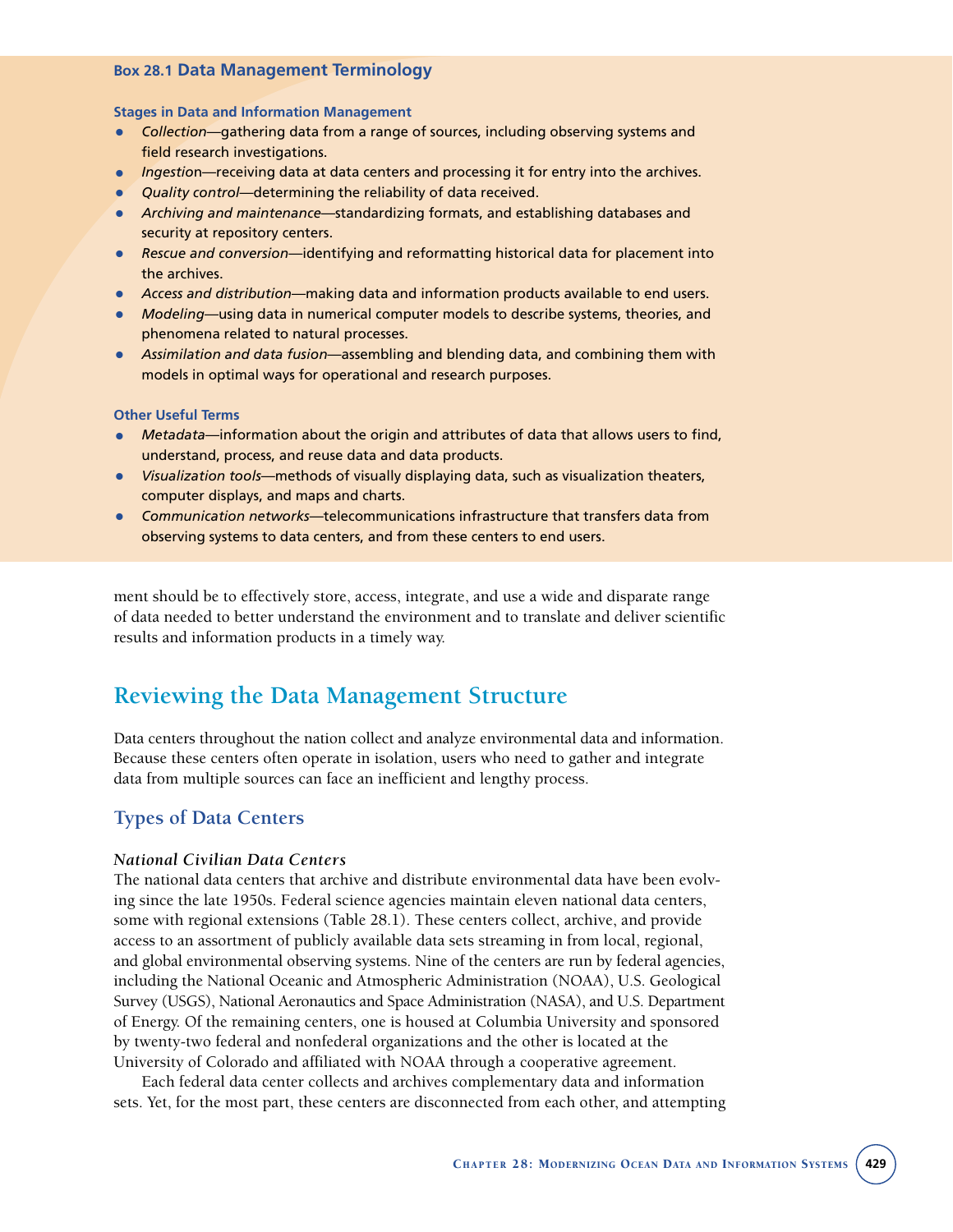# **Table 28.1 National Civilian and Military Data Centers**

Listed below are the existing federal data centers with their sponsoring agencies and scientific specialties.

| <b>Name of Center</b>                                                                          | <b>Sponsoring Agency</b>                                                                            | <b>Specialty</b>                                                                                                                              |
|------------------------------------------------------------------------------------------------|-----------------------------------------------------------------------------------------------------|-----------------------------------------------------------------------------------------------------------------------------------------------|
| <b>National Data Centers</b>                                                                   |                                                                                                     |                                                                                                                                               |
| <b>Carbon Dioxide Information</b><br><b>Analysis Center (CDIAC)</b>                            | U.S. Department of Energy                                                                           | Atmospheric trace gases, global carbon cycle, solar and<br>atmospheric radiation                                                              |
| <b>Center for International</b><br><b>Earth Science Information</b><br><b>Network (CIESIN)</b> | <b>Columbia University (supported</b><br>by contracts from 22 nonfed-<br>eral and federal agencies) | Agriculture, biodiversity, ecosystems, world resources,<br>population, environmental assessment and health, land<br>use and land cover change |
| <b>Earth Resources Observation</b><br><b>Systems (EROS) Data Center</b><br>(EDC)               | U.S. Geological Survey (USGS)                                                                       | Cartographic and land remote-sensing data products                                                                                            |
| <b>National Earthquake</b><br><b>Information Center (NEIC)</b>                                 | <b>USGS</b>                                                                                         | Earthquake information, seismograms                                                                                                           |
| <b>National Climatic Data</b><br><b>Center (NCDC)</b>                                          | <b>National Oceanic and Atmos-</b><br>pheric Administration (NOAA)                                  | Climate, meteorology, alpine environments, ocean-<br>atmosphere interactions, vegetation, paleoclimatology                                    |
| <b>National Geophysical Data</b><br><b>Center (NGDC)</b>                                       | <b>NOAA</b>                                                                                         | Bathymetry, topography, geomagnetism, habitat, haz-<br>ards, marine geophysics                                                                |
| <b>National Oceanographic</b><br><b>Data Center (NODC)</b>                                     | <b>NOAA</b>                                                                                         | Physical, chemical, and biological oceanographic data                                                                                         |
| <b>National Snow and Ice Data</b><br><b>Center (NSIDC)</b>                                     | University of Colorado (under<br>cooperative agreement with<br><b>NOAA</b> )                        | Snow, land ice, sea ice, atmosphere, biosphere,<br>hydrosphere                                                                                |
| <b>National Ice Center (NIC)</b>                                                               | NOAA, U.S. Coast Guard,<br>U.S. Navy                                                                | Global ice, meteorology, and oceanographic data                                                                                               |
| <b>National Coastal Data</b><br><b>Development Center</b>                                      | <b>NOAA</b>                                                                                         | Data relevant to coastal managers                                                                                                             |
| <b>National Space Science Data</b><br><b>Center (NSSDC)</b>                                    | <b>National Aeronautics and</b><br><b>Space Administration (NASA)</b>                               | Astronomy, astrophysics, solar and space physics, lunar<br>and planetary science                                                              |
| <b>Distributed Active Archive Centers (DAACs)</b>                                              |                                                                                                     |                                                                                                                                               |
| <b>Oak Ridge National</b><br><b>Laboratory (ORNL) DAAC</b>                                     | <b>NASA</b>                                                                                         | Terrestrial biogeochemistry, ecosystem dynamics                                                                                               |
| <b>Socioeconomic Data and Appli-</b><br>cations Center (SEDAC) DAAC                            | <b>NASA</b>                                                                                         | Population and administrative boundaries                                                                                                      |
| <b>Land Processes (EDC) DAAC</b>                                                               | <b>NASA</b>                                                                                         | Land remote-sensing imagery, elevation, land cover                                                                                            |
| <b>National Snow and Ice Data</b>                                                              | <b>NASA</b>                                                                                         | Sea ice, snow cover, ice sheet data, brightness, tempera-                                                                                     |
| <b>Center (NSIDC) DAAC</b>                                                                     |                                                                                                     | ture, polar atmosphere                                                                                                                        |
| <b>Goddard Space Flight Center</b><br>(GSFC) DAAC                                              | <b>NASA</b>                                                                                         | Ocean color, hydrology and precipitation, land biosphere,<br>atmospheric dynamics, and chemistry                                              |
| <b>Langley Research Center</b><br>(LaRC) DAAC                                                  | <b>NASA</b>                                                                                         | Radiation budget, clouds, aerosols, and tropospheric<br>chemistry                                                                             |
| <b>Physical Oceanography (PO)</b><br><b>DAAC</b>                                               | <b>NASA</b>                                                                                         | Atmospheric moisture, climatology, heat flux, ice, ocean<br>wind, sea-surface height, temperature                                             |
| <b>Alaska Synthetic Aperture</b><br><b>Radar (SAR) Facility DAAC</b>                           | <b>NASA</b>                                                                                         | Sea ice, polar processes                                                                                                                      |
| Military Data Centers of Particular Importance to Ocean-related Issues                         |                                                                                                     |                                                                                                                                               |
| <b>Naval Oceanographic Office</b>                                                              | U.S. Navy                                                                                           | Bathymetry, hydrography, oceanography                                                                                                         |
| <b>Naval Ice Center</b>                                                                        | U.S. Navy                                                                                           | Global ice, meteorology, and oceanographic data                                                                                               |
| <b>Fleet Numerical Meteorology</b><br>and Oceanography Center                                  | U.S. Navy                                                                                           | Atmosphere and oceans                                                                                                                         |

Source (except military centers): National Research Council. *Government Data Centers: Meeting Increasing Demand.*  Washington, DC: National Academy Press, 2003.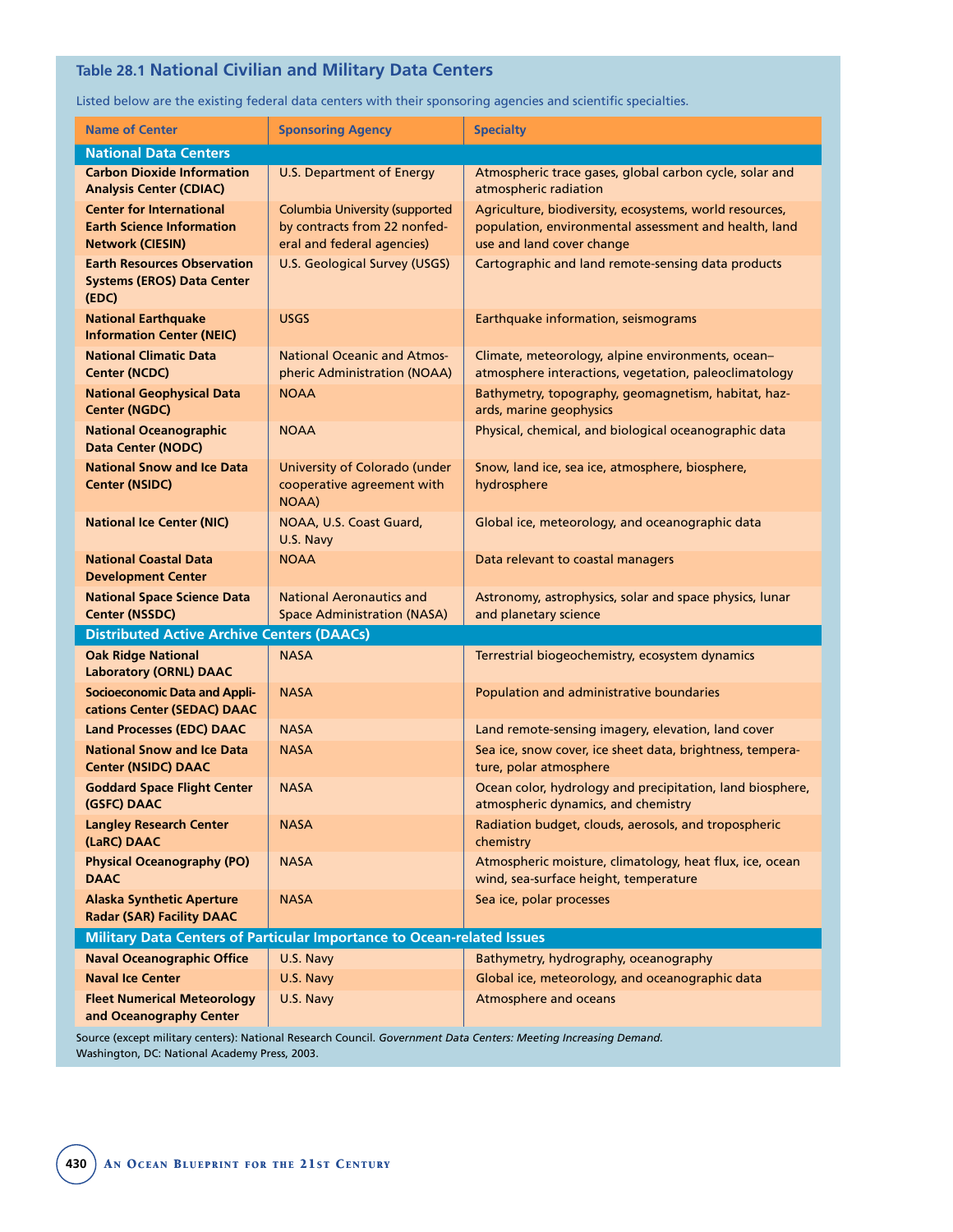to gather and integrate data from several centers can be a time-consuming and sometimes impossible task due to differences in storage formats and computer software. Ever-increasing amounts of incoming data will only exacerbate this untenable situation, impeding the creation and dissemination of critical information products.

# *Distributed Active Archive Centers*

NASA operates eight Distributed Active Archive Centers (DAACs) as part of its Earth Observing System Data and Information System. Each DAAC collects data within a different Earth science discipline and manages and distributes data products based on its specialty. However, implementation of the DAACs has been costly, and they have not yet fulfilled their potential. In an effort to ensure long-term data storage and coordination, NASA has entered into memoranda of agreement with NOAA and USGS that call for the orderly transfer of NASA data to NOAA or USGS within fifteen years after their collection.

## *Military Data Centers*

Several military data centers exist in addition to the civilian centers. Of particular importance are the U.S. Department of Defense assets at the Naval Oceanographic Office and the U.S. Navy's centers for ocean observation and prediction, which include the Fleet Numerical Meteorology and Oceanography Center, the Naval Oceanographic Office, and the Naval Ice Center. These centers are integrated with the civilian sector's national data centers through memoranda of agreement, primarily with NOAA, NASA, the Department of Energy, and the National Science Foundation (NSF). The purpose is to incorporate certain classified data into civilian research and operational products while retaining their confidentiality.

# *Other Specialized Data Centers*

Fifteen discipline-based World Data Centers exist in the United States that collect and archive data related to atmospheric trace gases, glaciology, human interactions in the environment, marine geology and geophysics, meteorology, oceanography, paleoclimatology, remotely sensed land data, seismology, and solar-terrestrial physics. Individual states also operate data centers associated with certain state environmental offices, such as weather or geological offices. Independent specialized data collections have also been assembled by interagency groups, university and research centers, and consortia in various fields of science.

# **Ocean and Coastal Data**

Ocean, coastal, and watershed data are primarily located in NOAA, NASA, USGS, the Minerals Management Service (MMS), the U.S. Environmental Protection Agency, and the Navy. A number of ocean industries, notably the marine transportation and offshore oil and gas sectors, also collect substantial amounts of ocean information that could be of enormous value to the nation.

NOAA has the unique mission of archiving environmental data, with a special focus on ocean and coastal data, and making it accessible to support management and economic decisions and ecosystem-based research. NOAA carries out this mission through its three national data centers, which jointly manage large collections of atmospheric, oceanographic, and geophysical data. Despite the fact that these centers are all within NOAA, they function independently of each other, and it remains difficult for users to acquire and integrate data in a seamless manner. Other agencies are also experiencing problems with incorporating, storing, and distributing large amounts of environmental data. For example, USGS has struggled with the large volumes of Landsat satellite data which have historically been very helpful in ocean and coastal research and management activities.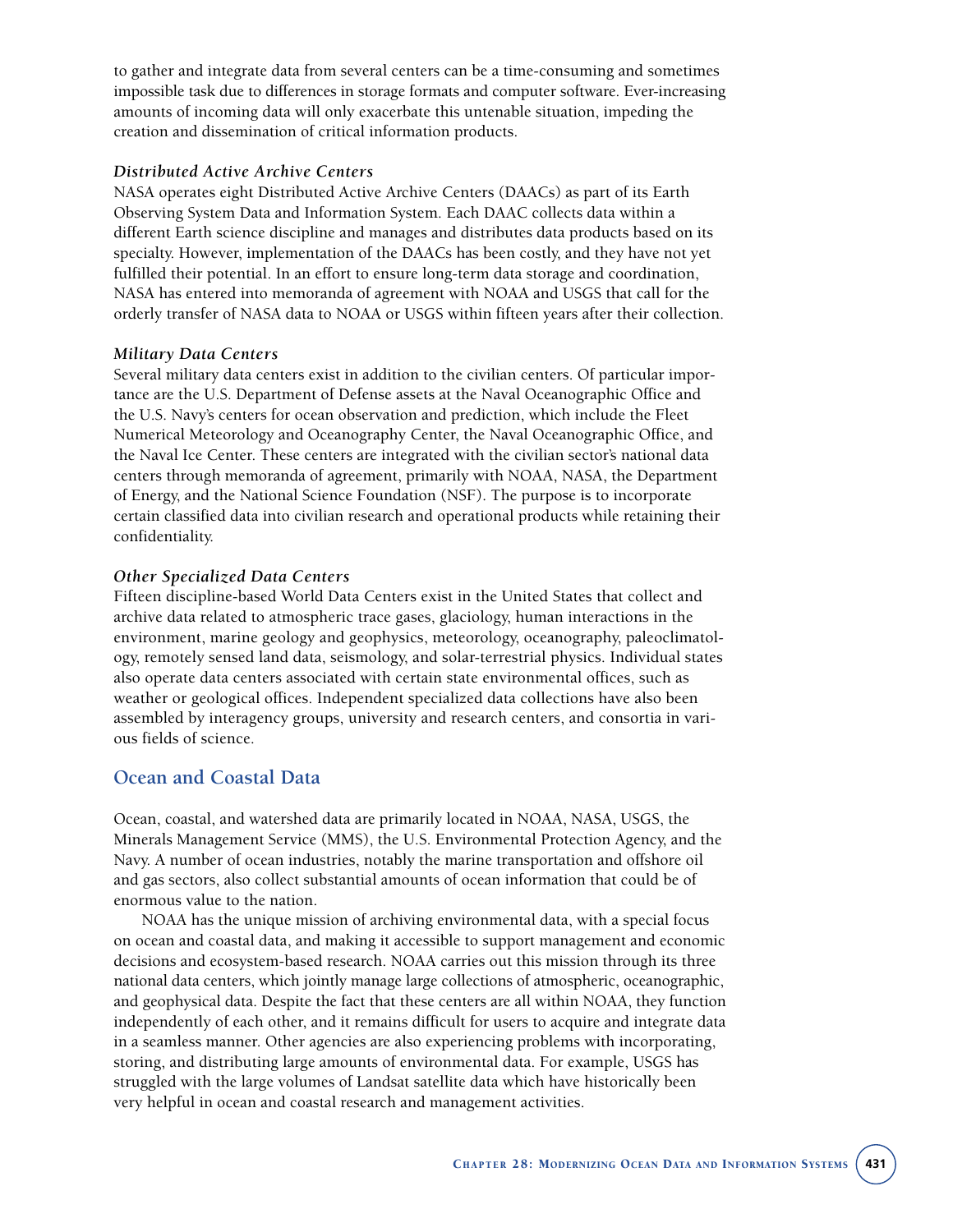# **Coping with the Flood of Incoming Data**

Throughout the 1990s and into the 21st century, all of the national military and civilian data centers have experienced tremendous growth in the inflow and archiving of data, and this growth is expected to continue. In 2001, NOAA projected that its environmental data holdings would grow by a factor of 100 between 2002 and 2017 (Figure 28.1),<sup>1</sup> while a more recent report indicates that these holding could actually be greater than 140,000 terabytes by 2017.2 The civilian data centers make data available to support operational products and forecasts and to fill specific requests. During the 1990s, NOAA's online data requests grew to 4 million a year (an average of 11,000 per day), while offline requests doubled to a quarter of a million (Figure 28.2). Although many users increasingly rely on electronic access, only 4 percent of NOAA's digital data archive is currently available online and many of NOAA's historical data sets have yet to be converted to digital form.3

Ongoing improvements to ocean databases have substantially increased the amount of available data and have dramatically improved accessibility. However, data collection and information needs continue to outpace archiving and assimilation capabilities.

# **Reinventing Data and Information Management**

Several improvements can help make the national system for storing and distributing ocean and coastal data more effective. Agencies tasked with collecting, archiving, assimilating, and disseminating data need to increase their cooperation and coordination and provide faster, easier, and more unified access to raw and processed data. In return, scientists and other data generators need to feed valuable, high quality data into the national system in a timely way.

# **Interagency Planning**

Growing observational capabilities, improved numerical models of the world, and formal methods for linking data and models now permit scientists to study ecosystems with an unprecedented degree of realism. The impact of these developments on the understanding



Between 2002 and 2017, NOAA's data holdings are expected to grow by a factor of 100, to 74 million gigabytes. (One gigabyte equals about one billion bytes; one terabyte equals about one thousand gigabytes.)

Source: National Oceanic and Atmospheric Administration. *The Nation's Environmental Data: Treasures at Risk: A Report to Congress on the Status and Challenges for NOAA's Environmental Data Systems.* Washington, DC: U.S. Department of Commerce, 2001.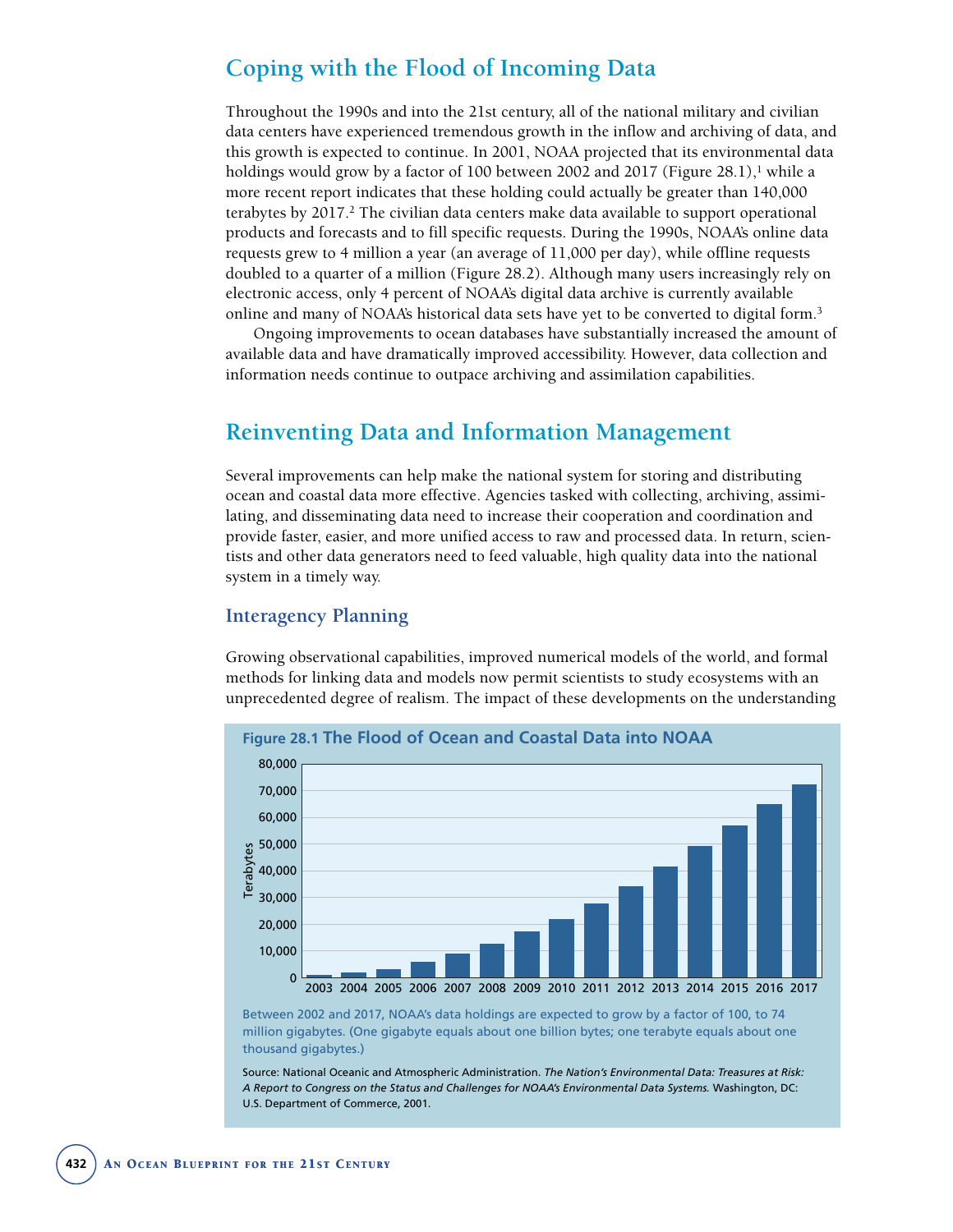

A Report to Congress on the Status and Challenges for NOAA's Environmental Data Systems. Washington, DC: U.S. Department of Commerce, 2001.

of oceanic processes pervades all disciplines and fuels cross-disciplinary links between physical, biological, and chemical oceanography, marine geology and geophysics, and atmospheric sciences.

Nevertheless, inadequate information technology infrastructure inhibits progress. Continuing efforts to establish modeling and data assimilation nodes within the National Ocean Partnership Program agencies provide just one example of a high-priority activity where infrastructure limitations are acute. Topics of particular concern include:

- *Data Incorporation*—Scientists and managers need to combine data from disparate sources to produce information products, often in real time. As computer software and hardware technologies evolve, data stored in older formats need to be upgraded. In particular, enormous archives of historical data exist only in nondigital formats. Differences in data protocols also remain among scientific fields; physical and biological variables are measured using very different parameters. New methods are needed to incorporate biological data into ocean and coastal information products.
- *Computer Hardware*—Ocean scientists are expected to require 10 to 1,000 times the current hardware capacity over the next five to ten years, with the most critical bottlenecks occurring in the availability of computer processing power, memory and massstorage capacity, and communications network bandwidth.4 Many oceanographic models have grown in computational size to the point that they require dedicated, long-term computing that exceeds the time available on computers currently used for most medium- and large-scale ocean projects.
- *Software and Modeling*—Software challenges include the need to redesign models and methods to assimilate new data sources and improve visualization techniques to deal effectively with increasing volumes of observations and model outputs. There is a need throughout the ocean science community for well-designed, documented, and tested models of all types. Models of living systems lag significantly behind those related to physical variables; the capacity to run simulations of organisms, populations, and ultimately ecosystems, is currently not available.
- *Human Resources*—In the early days of collecting and storing environmental data in digital formats, many of the technical staff were environmental scientists who gained experience through on-the-job training and trial and error. By the mid-1980s, this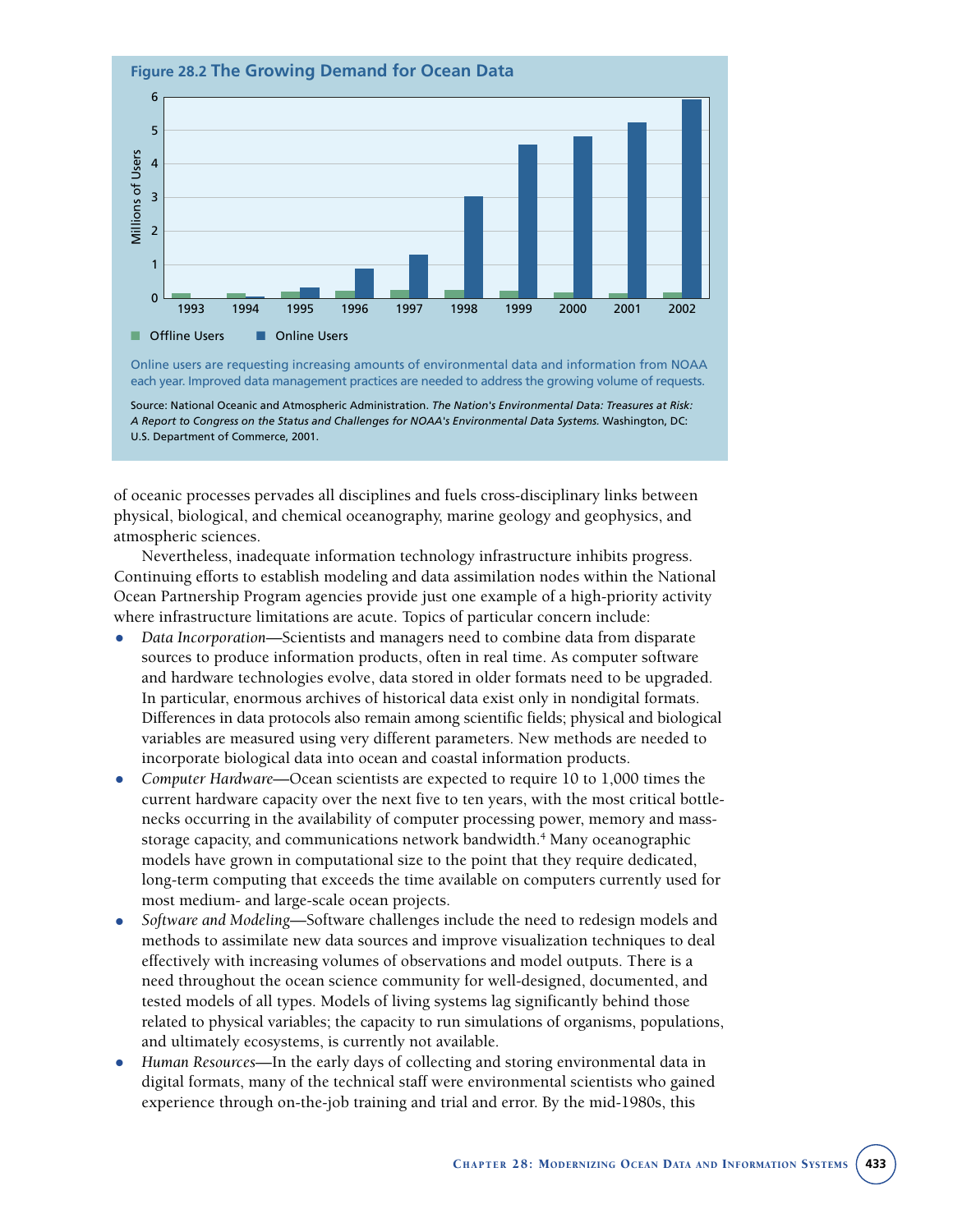type of education was wholly inadequate to meet the ever-increasing complexity of computer hardware and software systems, and the volumes of digitized data being collected and archived. As technical requirements grew, the federal government fell far behind academia and the private sector in attracting and retaining highly trained experts, particularly because government pay scales for information technology specialists were well below those of the private sector. This scenario continues today. A strategy is needed for attracting and retaining highly trained technical staff in the federal government.

• *Meeting User Needs*—Data and information must be available to a wide range of users, from scientists looking for raw data, to individuals interested in forecasts, to students looking for educational information. User needs should be determined at national, regional, and local levels. The regional ocean information programs, discussed in Chapter 5, will be an essential link to user communities when deciding on priorities.

An interagency group, dedicated to ocean data and information planning, is needed to enhance coordination, effectively use existing resources for joint projects, schedule future software and hardware acquisitions and upgrades, and oversee strategic funding. Most importantly, this entity will create and oversee implementation of an interagency plan to improve access to data at the national data centers, DAACs, and other discipline-based centers. The plan will need to be appropriately integrated with other national and international data management plans, including those for the Integrated Ocean Observing System (IOOS) and Global Ocean Observing System (discussed in Chapter 26) and the national monitoring network (discussed in Chapter 15), and should be flexible enough to integrate data from a variety of other sources, such as the environmental data collected through the Vessel Monitoring System (discussed in Chapter 19) and data from the offshore oil and gas industry (discussed in Chapter 24).

This coordination must extend beyond ocean data. The ocean community needs to take a leading role in broader environmental data planning efforts, such as the federal cyber infrastructure initiative. An interagency planning group could also coordinate the development of a viable, long-term strategy for partnering with the private sector to enhance environmental data and information management capabilities. This organization should not have an operational role, but instead should be responsible solely for interagency planning and coordination, similar to the role of Ocean.US for the IOOS.

## **Recommendation 28–1**

Congress should amend the National Oceanographic Partnership Act to establish Ocean.IT as the lead federal interagency planning organization for ocean and coastal data and information management. Ocean.IT should consist of representatives from all federal agencies involved in ocean data and information management.

Ocean.IT should:

- report to the National Ocean Council's Committee on Ocean Science, Education, Technology, and Operations.
- create an interagency plan to improve coordination between the existing data centers and to integrate ocean and coastal data from different agencies and from the academic and private sectors.
- set priorities for archiving historical and nondigital data.
- coordinate shared resources and the acquisition of new hardware for use by the ocean sciences community.
- work with existing supercomputer centers to negotiate adequate time for ocean science needs.
- assess federal agency software needs and initiate interagency programs to create highpriority applications, such as new modeling programs.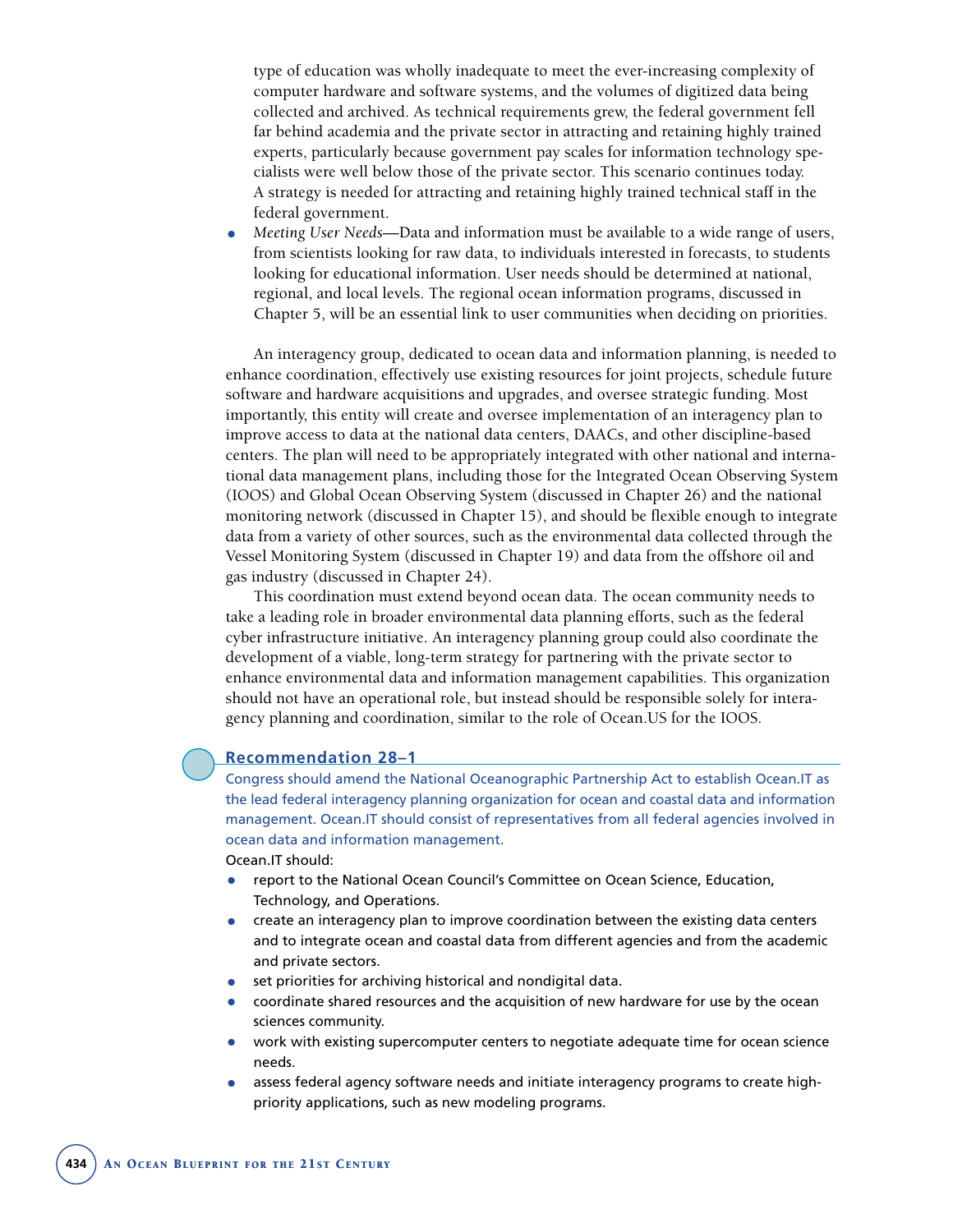- coordinate federal agency efforts to attract information technology expertise into the ocean sciences community.
- communicate with regional, state, and local organizations, including the regional ocean information programs, to determine user needs and feed this information back to relevant agencies.

# **Access to Data and Information**

There are two distinct types of data sought by users. Scientists are generally interested in calibrated, long-term time series of basic data that can be used to study topics such as atmospheric composition, ecosystem change, carbon cycles in the environment, the human dimensions of climate change, and the global water cycle. At the other end of the spectrum, the general public is most often interested in outcomes based on data analysis, such as forecasts and models, and do not wish to see the original data. Users seeking information products include commercial users, policy makers, and educators who wish to develop curricula and class materials.

## *Information Products and Forecasts*

Compared to a few decades ago, an impressive array of data and information products for forecasting ocean and coastal conditions is now available from a wide range of sources. A mechanism is now needed to bring these data together, including the enormous amounts of information that will be generated by the national IOOS and the national monitoring network, and use them to generate and disseminate products beneficial to large and diverse audiences.

At the national level, civilian operational ocean products and forecasts are produced mainly by NOAA's National Weather Service and National Ocean Service. The National Weather Service routinely issues marine and coastal information and forecasts related to meteorological conditions and issues marine warnings, forecasts, and guidance for maritime users. The National Ocean Service's Center for Operational Oceanographic Products and Services also collects and distributes oceanographic observations and predictions related to water levels, tides, and currents.

Military ocean informational products are produced mainly by two offices. The Fleet Numerical Meteorology and Oceanography Center provides weather and oceanographic products, data, and services to the operating and support forces of the Department of Defense. The Naval Oceanographic Office located at the Stennis Space Center in Mississippi is the hub of oceanographic data collection, archiving, fusion, modeling, and distribution. It supplies global oceanographic products and generates strategic, operational, and tactical oceanographic and geospatial products to guarantee safe navigation and weapon/sensor performance.

While each of these offices possesses unique missions, as well as resources, infrastructure, and data, a partnership between them could lead to a new generation of ocean and coastal information and forecasts. A national ocean and coastal information management and communications partnership that builds on the Navy's model for operational oceanography would take advantage of the strengths of both agencies, reduce duplication, and more effectively meet the nation's information needs. This partnership would also allow for the prompt incorporation of classified military data into information products, without publicly releasing the raw data. Working together, NOAA and the Navy can rapidly advance U.S. coastal and ocean analyses and forecasting capabilities by drawing on the distinct, yet complementary capabilities of each organization and using all available physical, biological, chemical, and socioeconomic data.

Private-sector and academic involvement in creating ocean analyses and forecast products has matured over the last thirty years through highly successful partnerships.

*One of the major challenges in information technology is not just producing the science and giving it to policy-makers, but producing the science and giving it to* **citizens** *so they can be adequately informed about the coastal and marine environment.*

—Dr. Michael Orbach, *Director, Duke University Marine Laboratory, testimony to the Commission, January 2002.*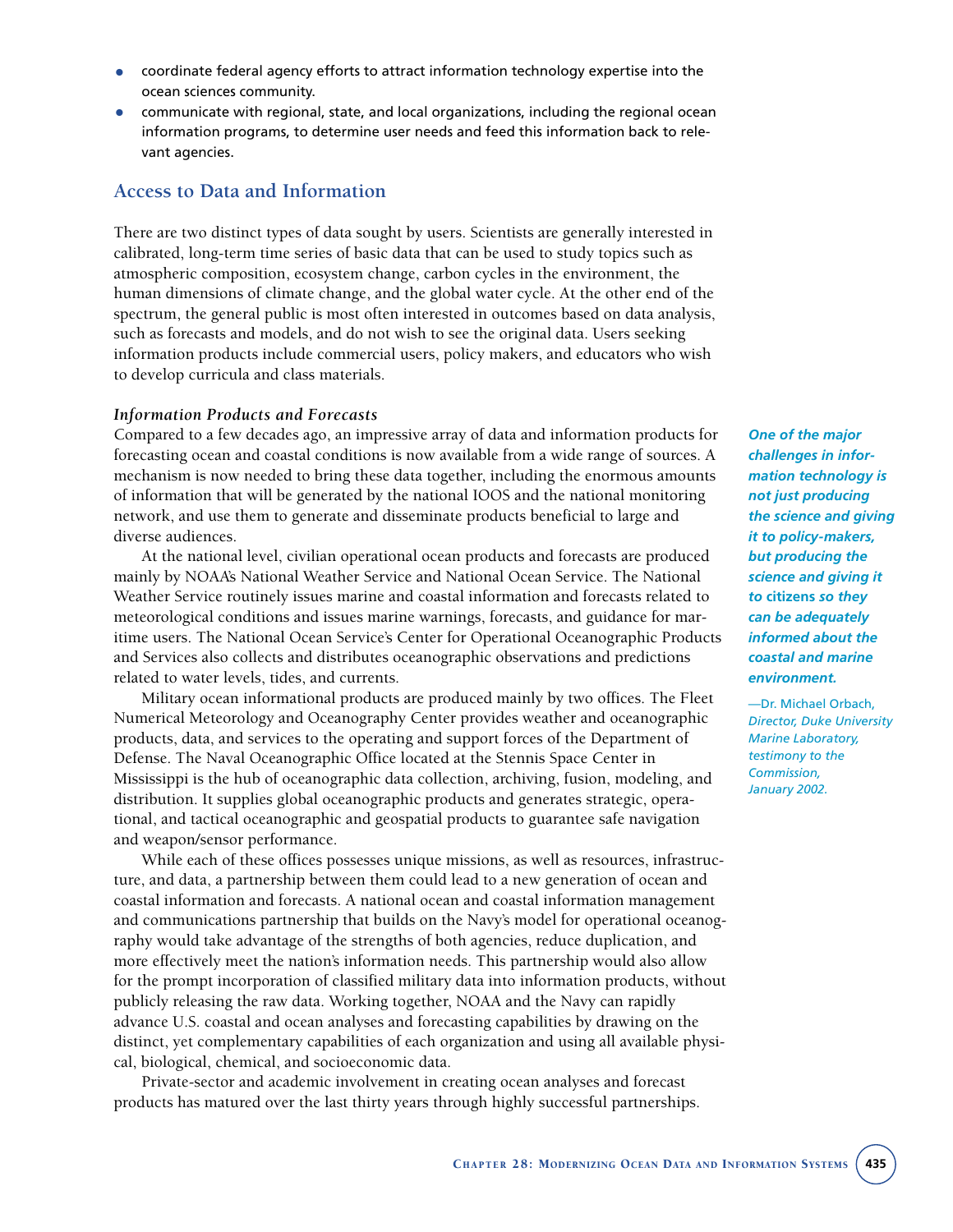Interactions between private companies, the academic community and the NOAA-Navy partnership could produce a wide range of general and tailored forecast and warning products. An interface between national forecasters at the federal level, the regional ocean information programs, and the Regional Associations of the national IOOS would also help identify ocean and coastal information products of particular value at the regional and local levels.

# **Recommendation 28–2**

The National Oceanic and Atmospheric Administration (NOAA) and the U.S. Navy should establish an ocean and coastal information management and communications partnership to generate information products relevant to national, regional, state, and local operational needs. The NOAA-Navy partnership should:

- prioritize products and forecasts based on input from regional ocean information programs, Ocean.IT, Ocean.US, the Regional Associations of the IOOS, and other federal, regional, state, and local users.
- base products and forecasts on all available data sources.
- support the generation of new models and forecasts in collaboration with Ocean.IT, academia, and the private sector.

NOAA will need to develop a variety of dissemination techniques and educate potential users about information access and applications to ensure that the products produced in cooperation with the Navy fulfill their potential.

#### *Raw Data*

Although many paths exist to access data, there is currently no focal point where users can go to gain access to all available ocean data and information. As a result, the process can be tedious, and the risk of missing key databases high. Interdisciplinary users face even greater challenges when attempting to integrate data sets from different centers. The varied data standards, formats, and metadata that have evolved over time make data exchange complex and unwieldy. Other problems arise when important data sets are kept by individual scientists or institutions, rather than being integrated into national databases.

One area of critical concern, particularly for coastal resource managers, is the integration of coastal data, including maps, charts, and living and nonliving resource assessments. The user community is frustrated by the difficulties in accessing coastal geospatial data. Serious concerns continue regarding the timeliness, accuracy, and descriptions associated with coastal data, and the difficulties of integrating data sets from various sources. Coastal managers and researchers still lack a seamless bathymetric/topographic base map and database for the U.S. coast—an essential underpinning for improved understanding of the processes that occur across the land-sea interface. (The integration of maps and charts is also discussed in Chapter 25.)

Several innovative and highly promising interagency efforts to increase data accessibility are underway. The National Virtual Ocean Data System project is a primary example. Funded by the National Ocean Partnership Program, it facilitates seamless access to oceanographic data and data products via the Internet, regardless of data type, location of the storage site, the format in which the data are stored, or the user's visualization tools and level of expertise. The National Virtual Ocean Data System uses OPeNDAP technology that provides machine-to-machine interoperability within a highly distributed environment of heterogeneous data sets. This is similar to other successful Internet-based file sharing systems that allow users to access data (typically music files) that reside on another individual's computer. The Ocean.US data management plan envisions that the National Virtual Ocean Data System will be implemented to allow access to IOOS data.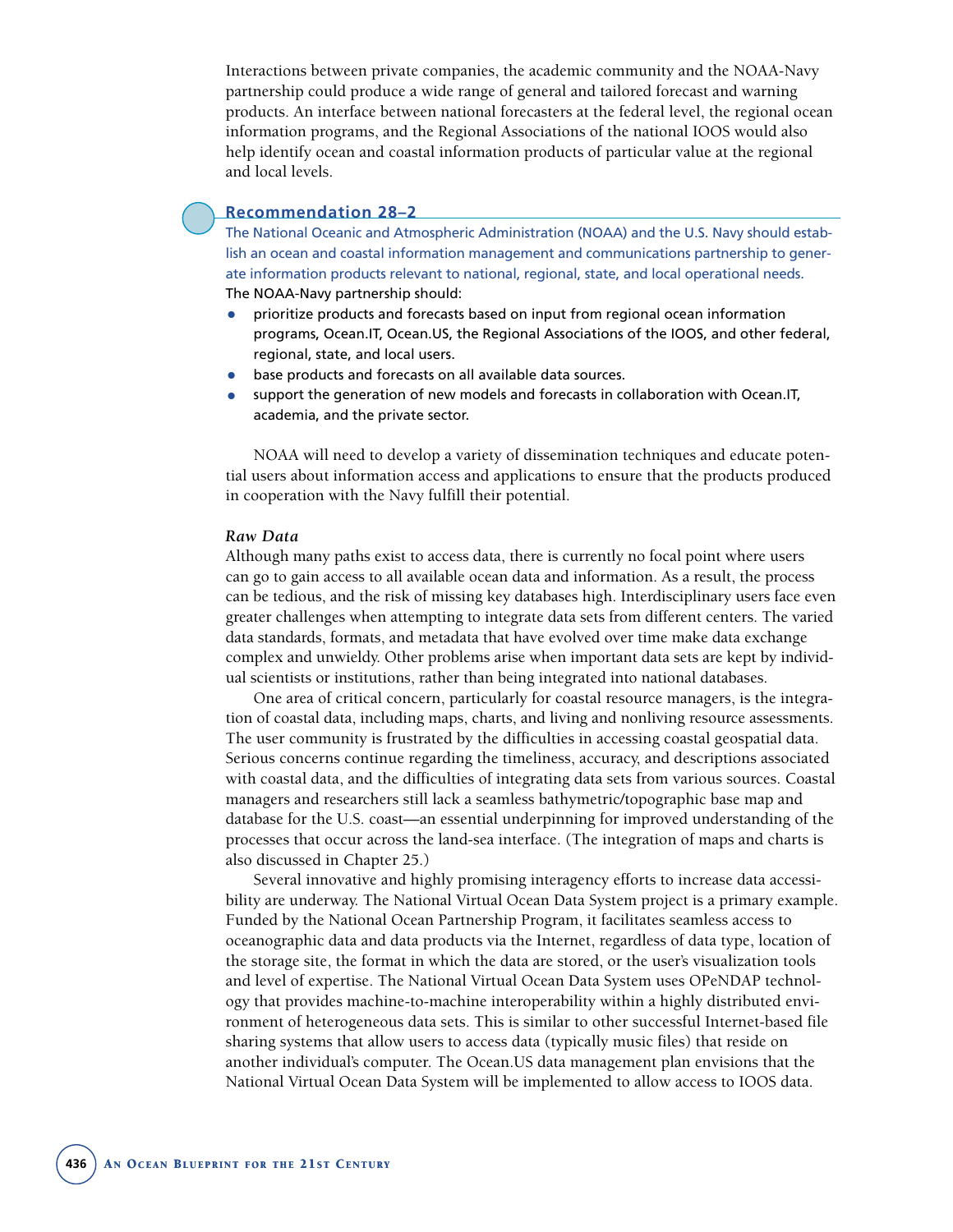## **Recommendation 28–3**

Ocean.IT should work with developers of the National Virtual Ocean Data System and other innovative data management systems to implement a federally-supported system for accessing ocean and coastal data both within and outside the national data centers.

# **Incorporating Data into the National Data Centers**

#### *Academic Research Data*

The discussion of the IOOS in Chapter 26 points to the importance of collecting data from stable, long-term, calibrated *in situ* and satellite sensors. However, there is also value in capturing more ephemeral observational data, typically collected as a part of research projects. Recipients of federal research grants and contracts are required by law to submit their data to the appropriate national data center within a specified time period. Most oceanographic data must be submitted to the National Oceanographic Data Center or the National Geophysical Data Center. Oceanographic data arising from international programs must also be submitted, according to policies established by the Intergovernmental Oceanographic Data Exchange program. However, there are wide variations among agencies in their enforcement of these requirements and their tracking of compliance. Research data are often not submitted to national databases for years after a project ends, if ever. Strengthened procedures, both domestically and internationally, are urgently needed to provide for the timely inclusion of all ocean data into data centers, and to ensure full and open access to data collected at taxpayers' expense.

#### **Recommendation 28–4**

The National Ocean Council (NOC) should establish and enforce common requirements and deadlines for investigators to submit data acquired during federally funded ocean research projects.

In establishing these requirements, the NOC's Committee on Ocean Science, Education, Technology, and Operations should:

- develop incentives to ensure more timely submission of investigator data to the national centers.
- require that a certification of data deposit be supplied to investigators who comply with the new regulations and that this certificate be presented before subsequent federal funding is provided.

#### *Reviewing Classified Data*

A significant proportion of all oceanographic data is collected and archived by the Navy. However, these data are generally classified and not available for access by the larger oceanographic community. In 1995, the Measurement of Earth Data for Environmental Analysis (MEDEA) Special Task Force was created to determine the potential for important environmental research based on classified or restricted Navy databases, and to prioritize data for declassification or release. Opportunities were identified for mutually beneficial collaborations between the civilian and naval ocean sciences communities, and approaches were suggested to realize broader national benefits from public investments in data collection and modeling by the Navy.<sup>5</sup> Increased access to data declassified as a result of the MEDEA initiative, although limited, has been very useful to the oceanographic community. Both scientists and managers can continue to benefit from ongoing declassification of Navy data, particularly bathymetric data critical to improved ocean modeling.